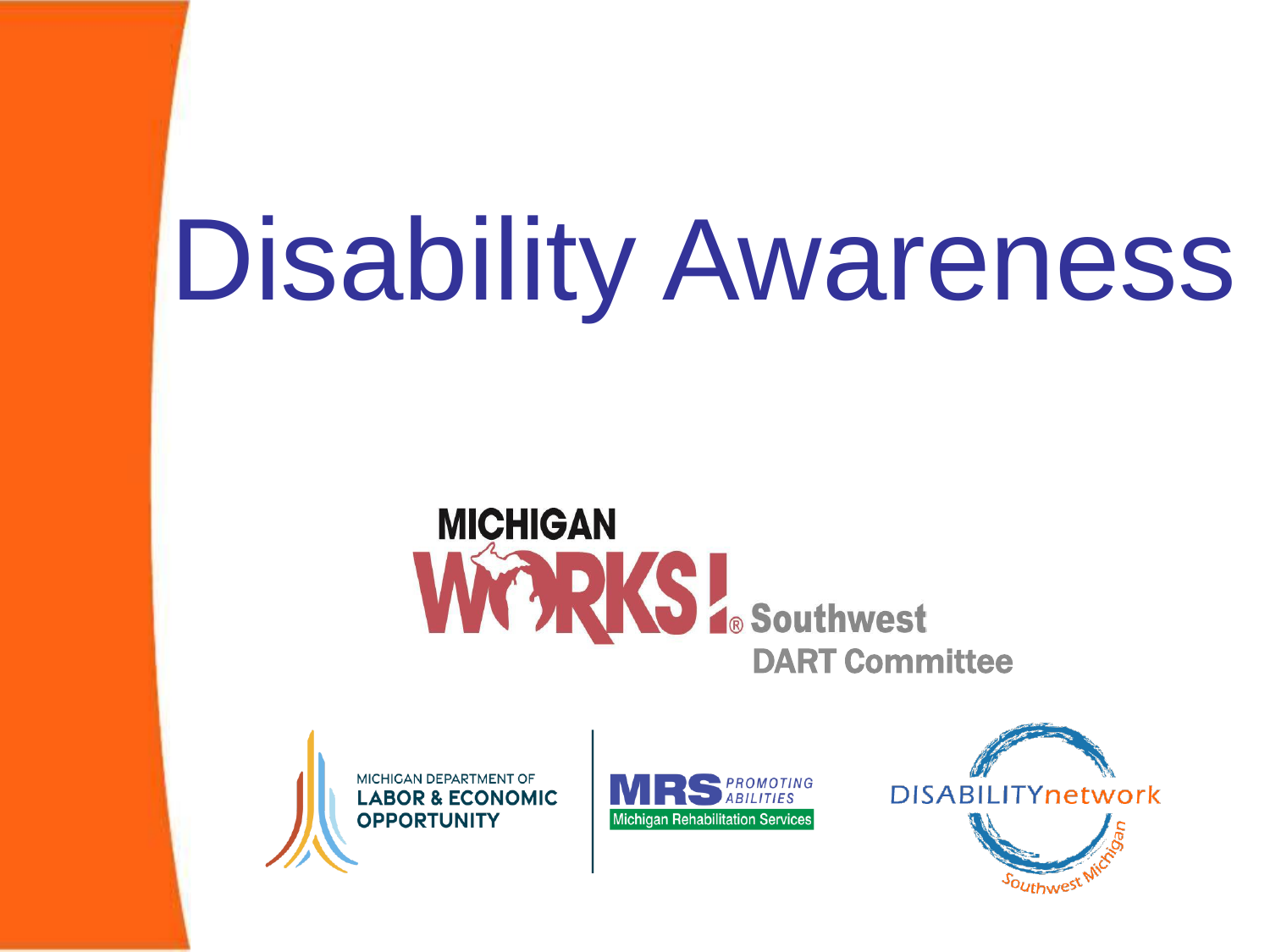# **Definition of Disability**

- Has a physical/mental impairment that substantially limits one or more major life activity.
- Has a record of such impairment.
- Is regarded as having such an impairment.

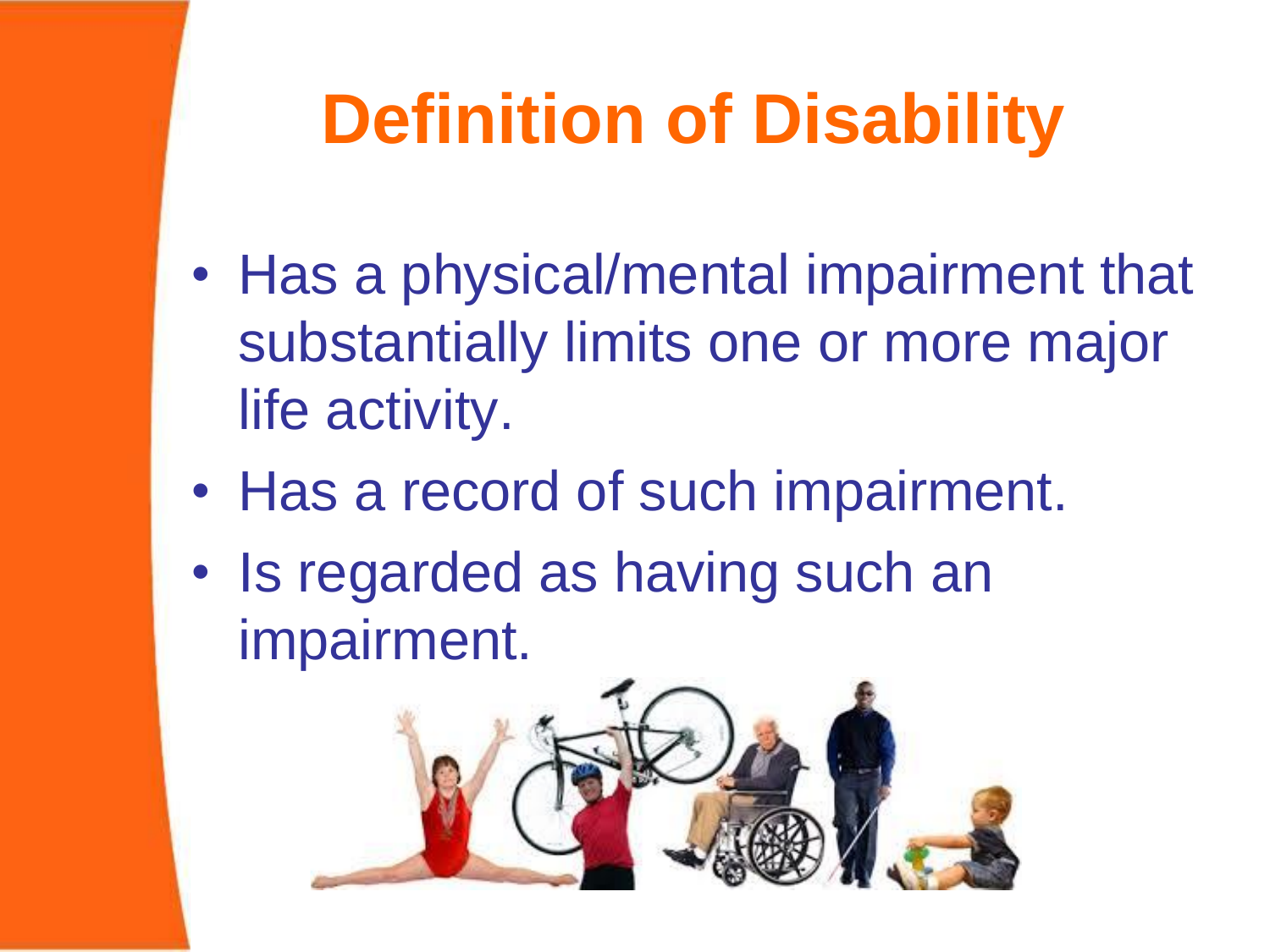## Disability is a Diversity Issue

- Disabilities are a normal part of a life.
- Disability is like other characteristics: race, ethnicity, religion, gender.
- Cultural judgment of disability has decided it's a bad thing and it's not.

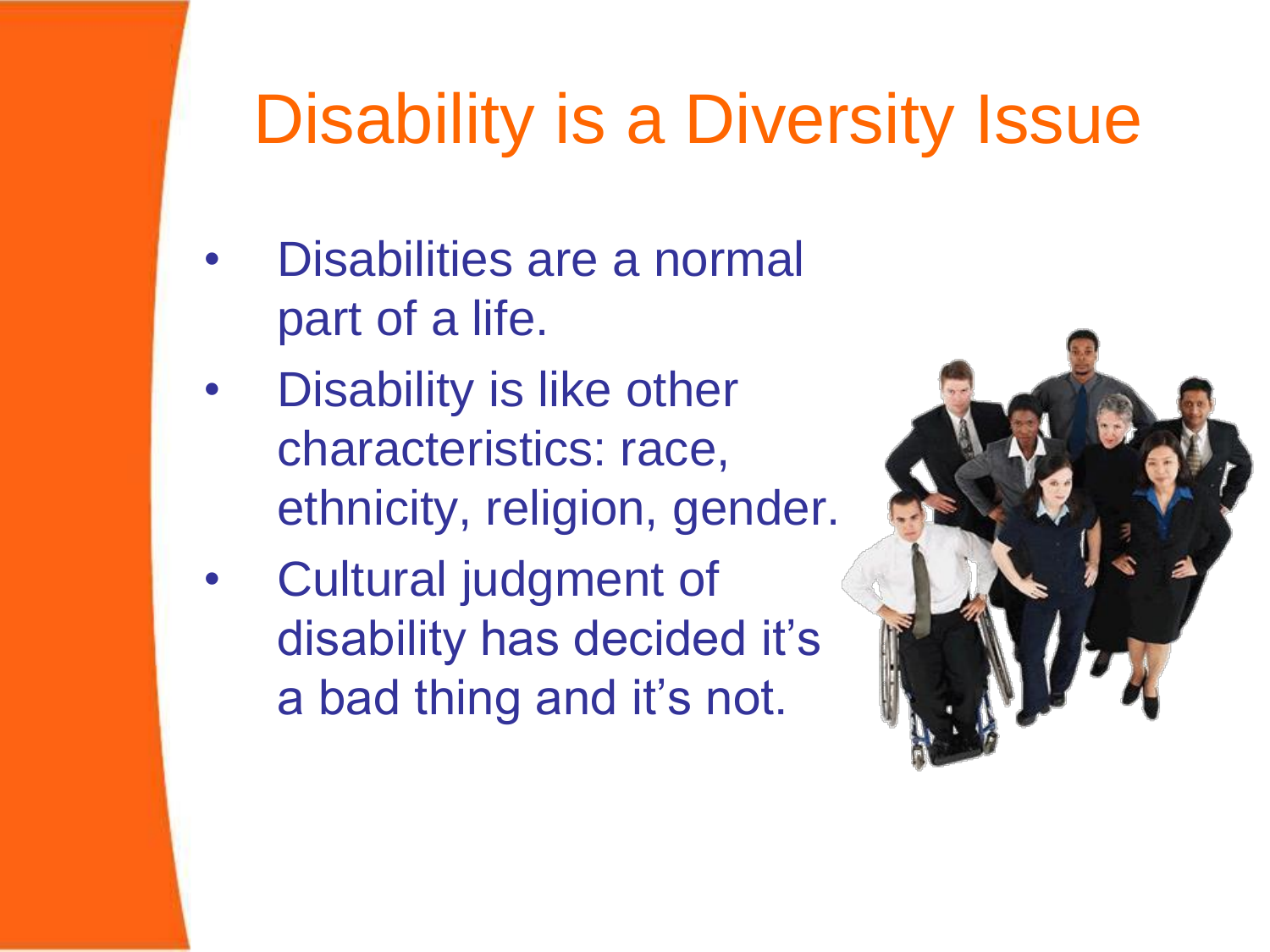What is considered a disability is generally much broader than the typical media images we see.

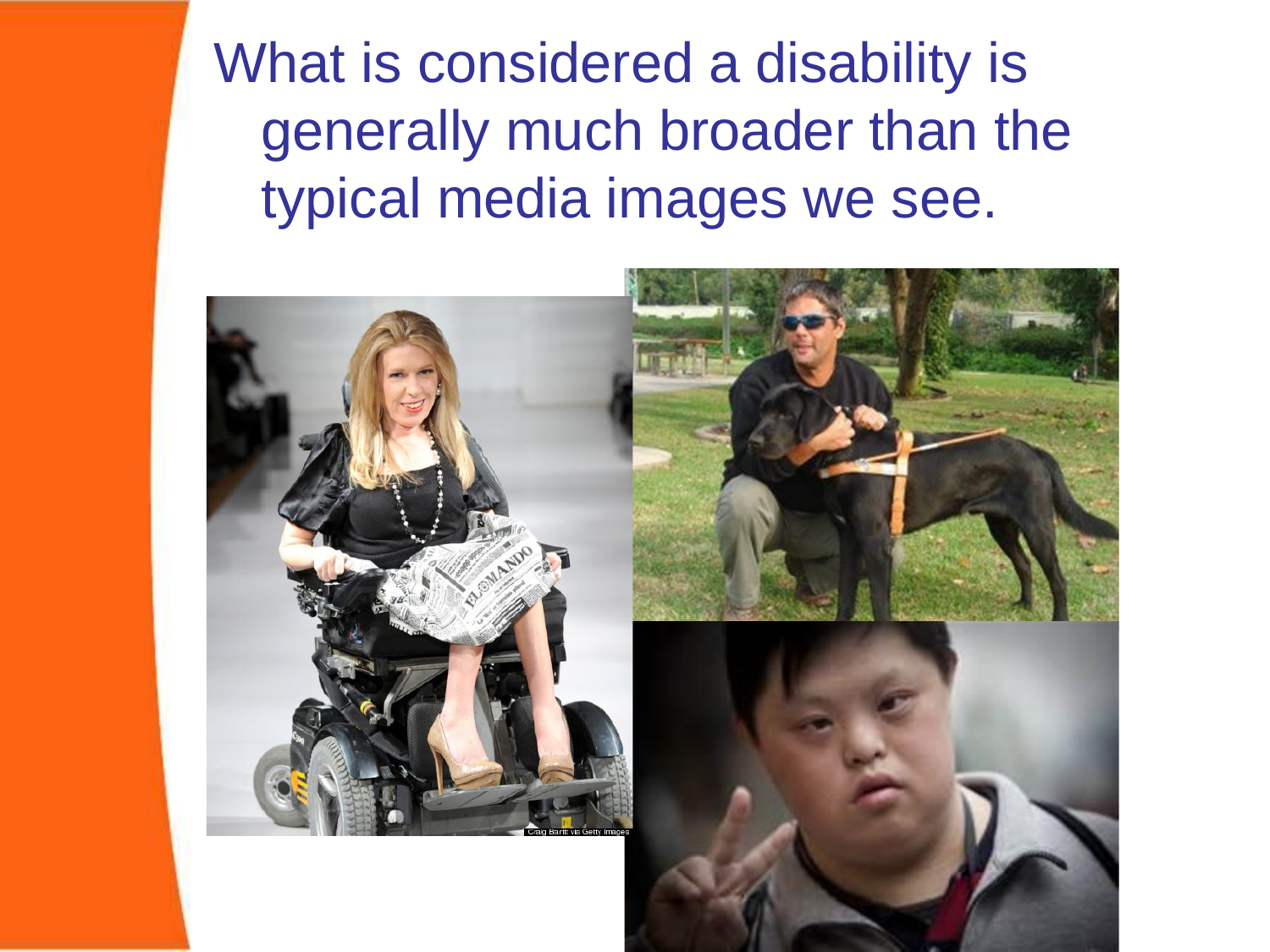80% of disabilities are hidden or "non-visible" disabilities

BiPolar Disorder Fibromyalgia Diabetes Brain Injury Schizophrenia Learning Disability Hearing Loss Blindness/Low Vision Cerebral Palsy Multiple Sclerosis Parkinson's Disease Muscular DystrophyAttention Deficit Disorder Deafness Depression Autism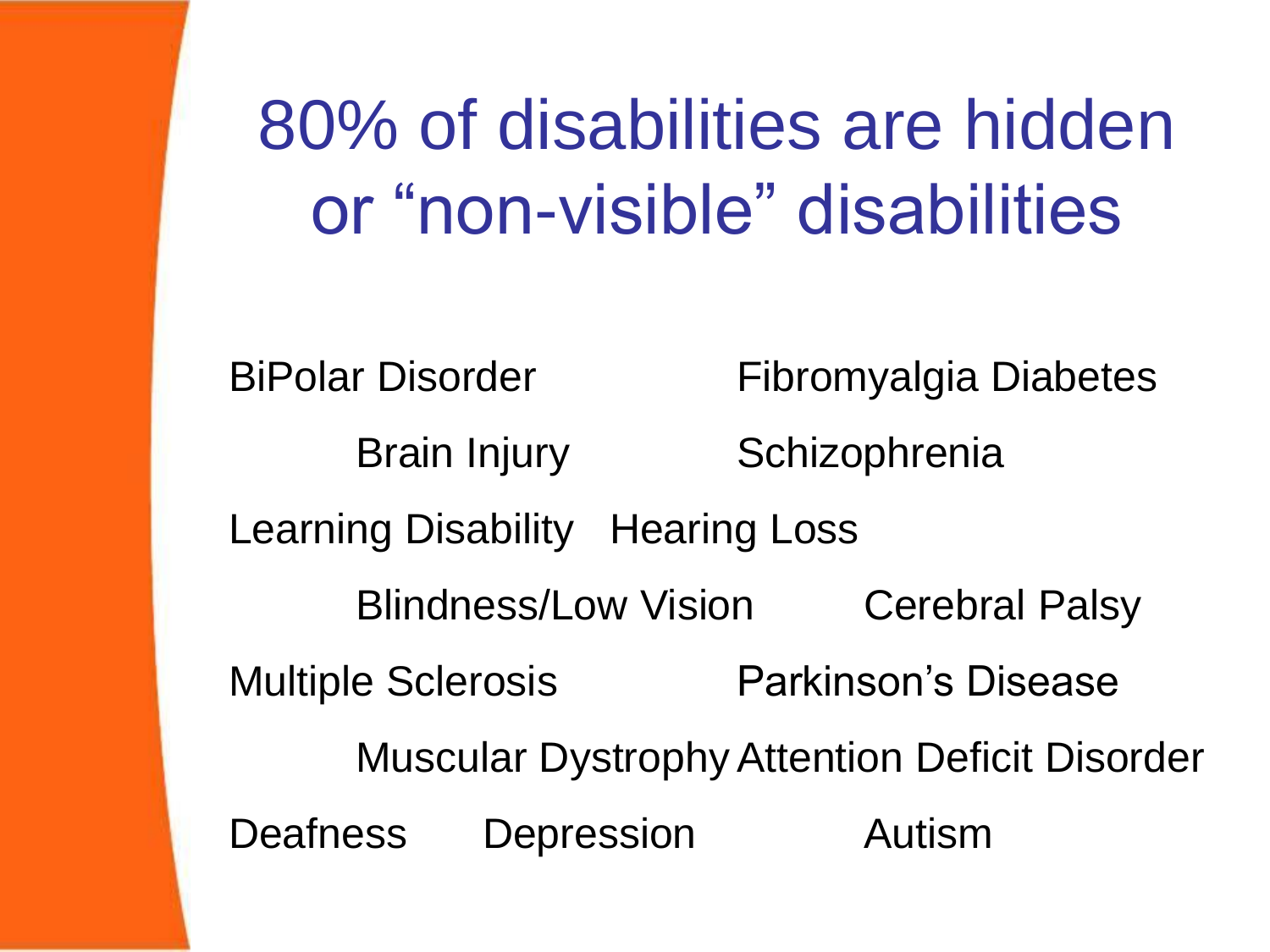#### That means disabilities might look like this

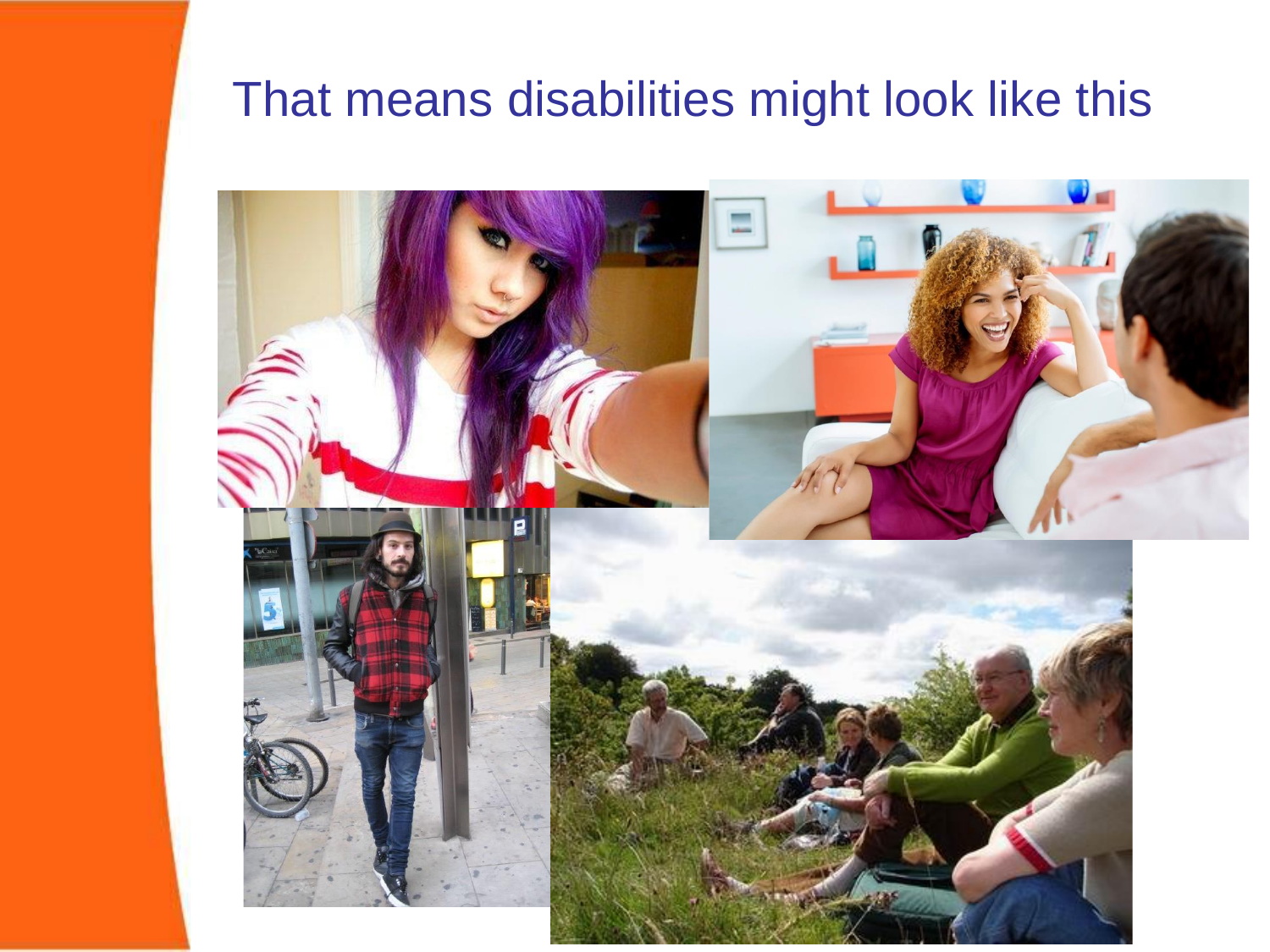# **Disability Etiquette**

- Presume Competence.
- Talk to the person.
- Ask the person to repeat something.
- It's okay to use phrases that everyone uses.
- Get to know someone as a whole person.
- Don't assume.
- Ask the person if they need assistance. If they say no. Then that means NO.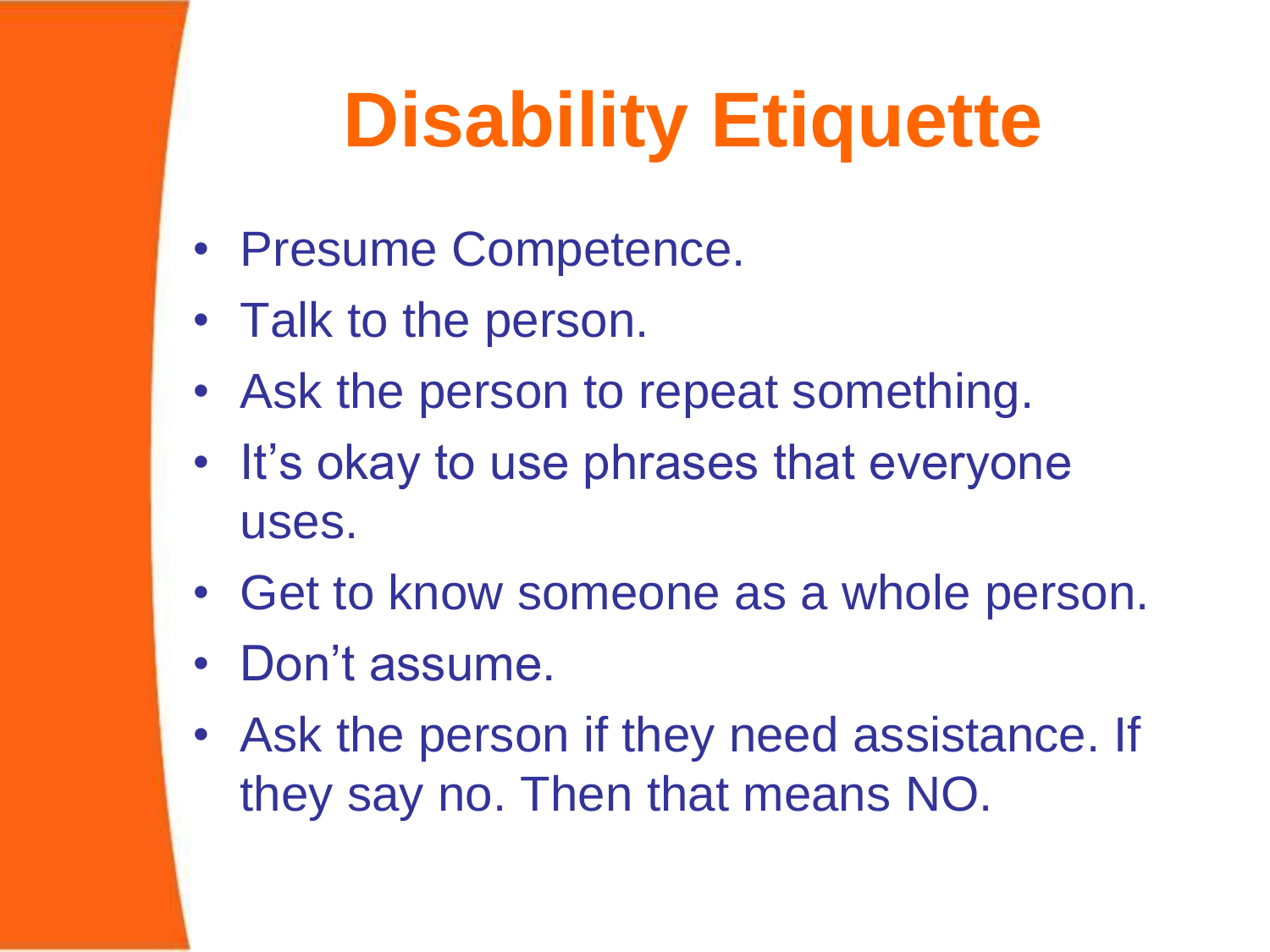# **End the Awkward**

Talking about disability can be awkward but this video will give you some tips to help it become natural.



[https://www.youtube.com/watch?v=Gv1aDEFlXq8&list=UUrd8W0u23ND2Xxxj](https://www.youtube.com/watch?v=Gv1aDEFlXq8&list=UUrd8W0u23ND2XxxjqHq5-aA) qHq5-aA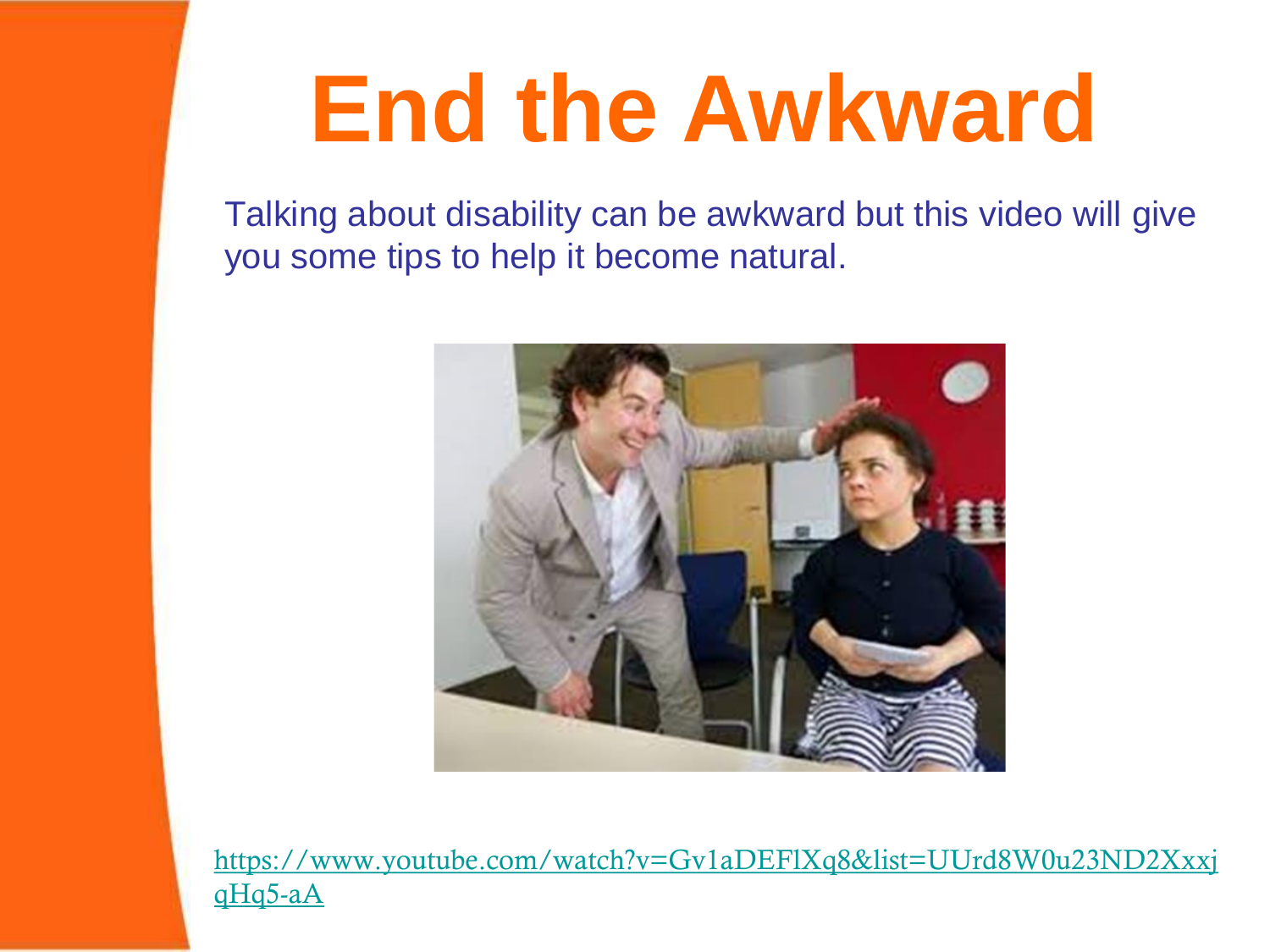#### **People with Disabilities are their own best expert**

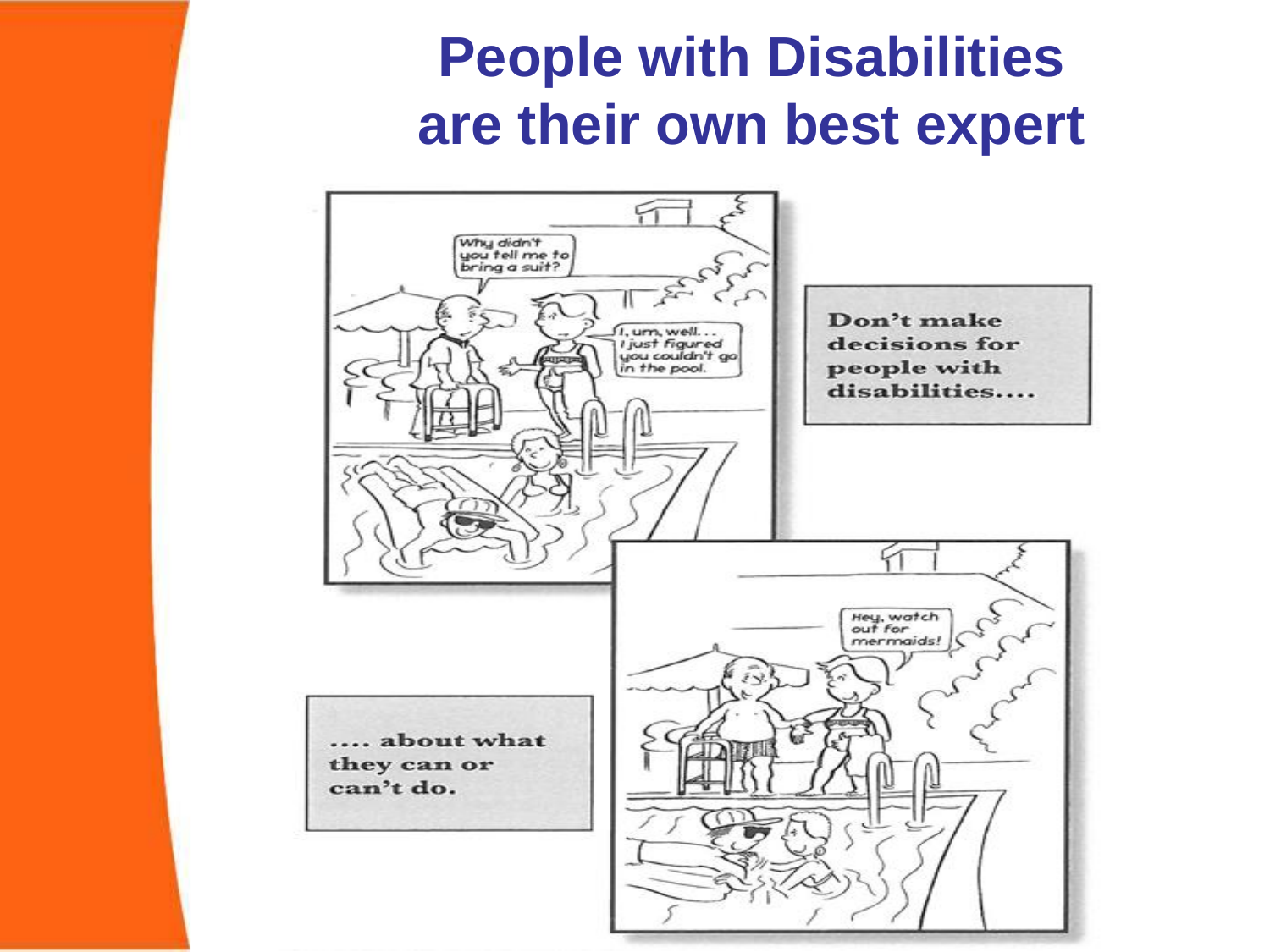# **Tips for Quality Customer Service**

- Make eye contact.
- Speak naturally and directly to the person.
- Ask questions and wait for response.
- **Explain any written material in everyday** words.
- Respect the person as an adult.
- Approach the person from the front.
- Respect the person: assistive technology and personal space.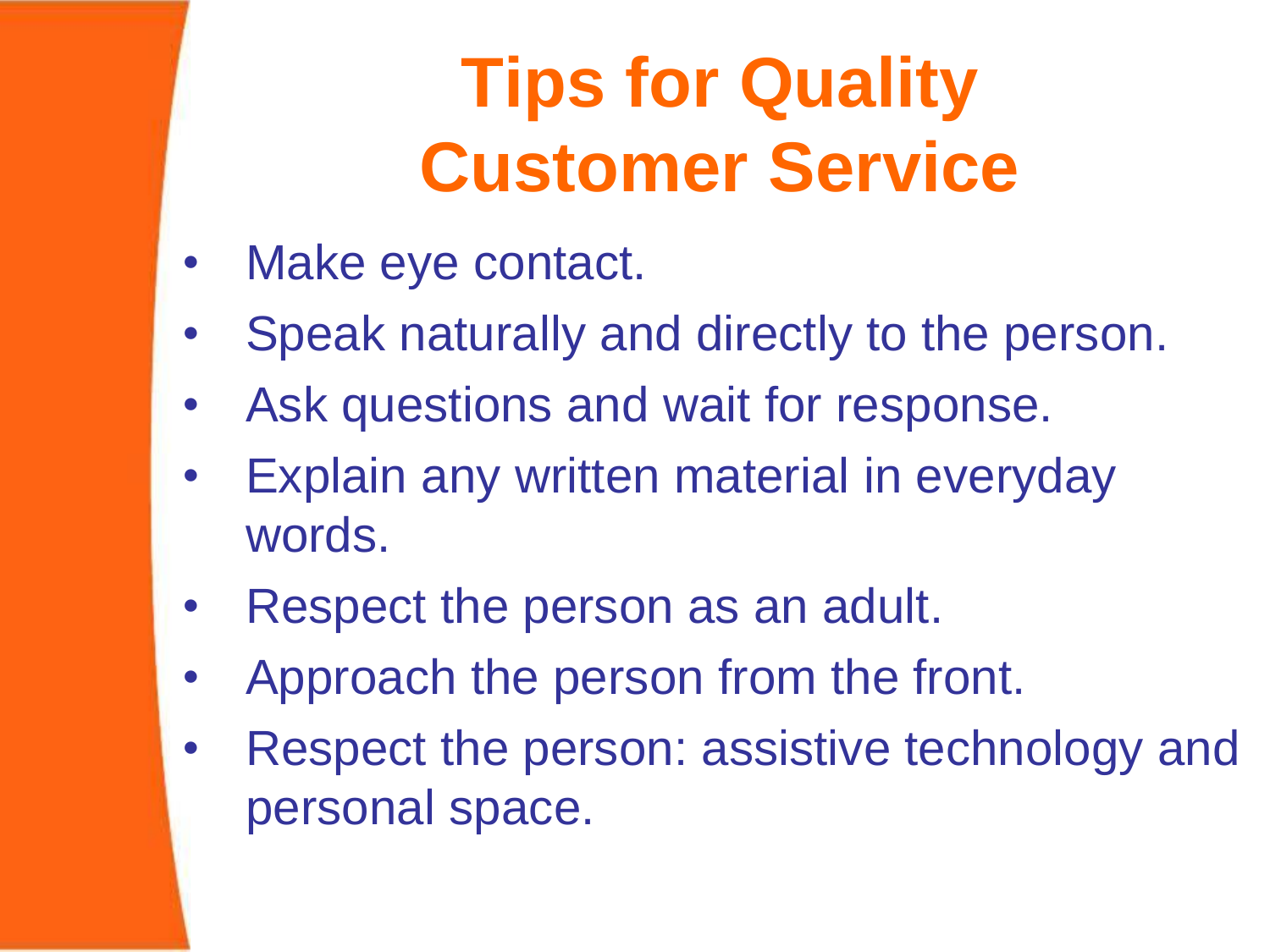# **Words Matter**

Words can inform our mind, caress and comfort our feelings, excite and thrill our spirit, or warm and kindle the flame of our hearts.

They can also slap our face, punch us in the stomach, rattle our nerves, kill our desire, or destroy our self-confidence.

Of course this is metaphorical, but these metaphors capture in words our physical reactions to what is said, and that is the power of language.

> The Power of Language © 1999 Michele Toomey, PhD [michele@mtoomey.com](mailto:michele@mtoomey.com)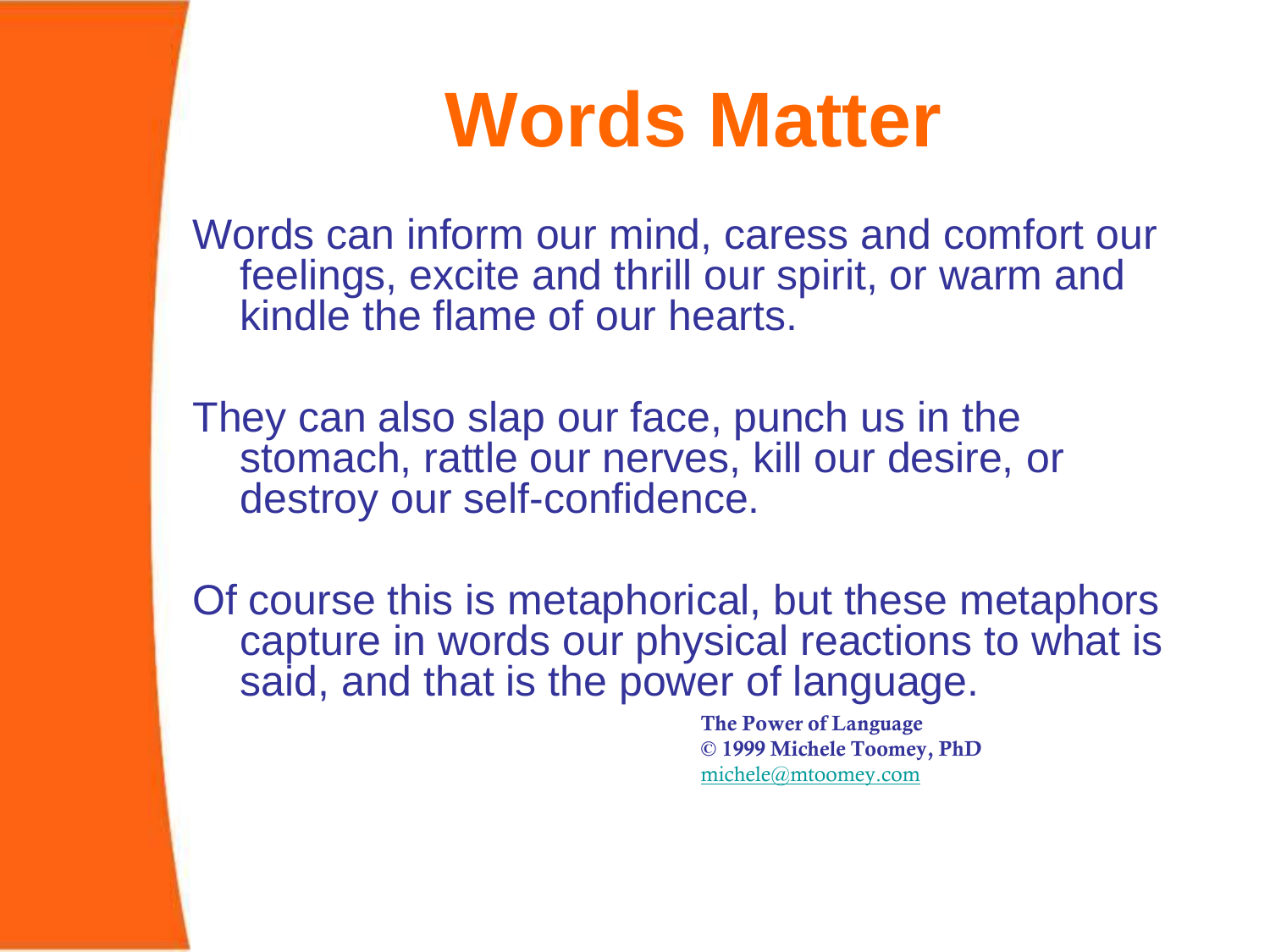# **Person First Language**

- Puts the person first.
- Thought to eliminate assumptions by focusing on the person rather than the disability.
- It indicates a disability as a secondary aspect of a person.
- Person with a disability or a person with a learning disability.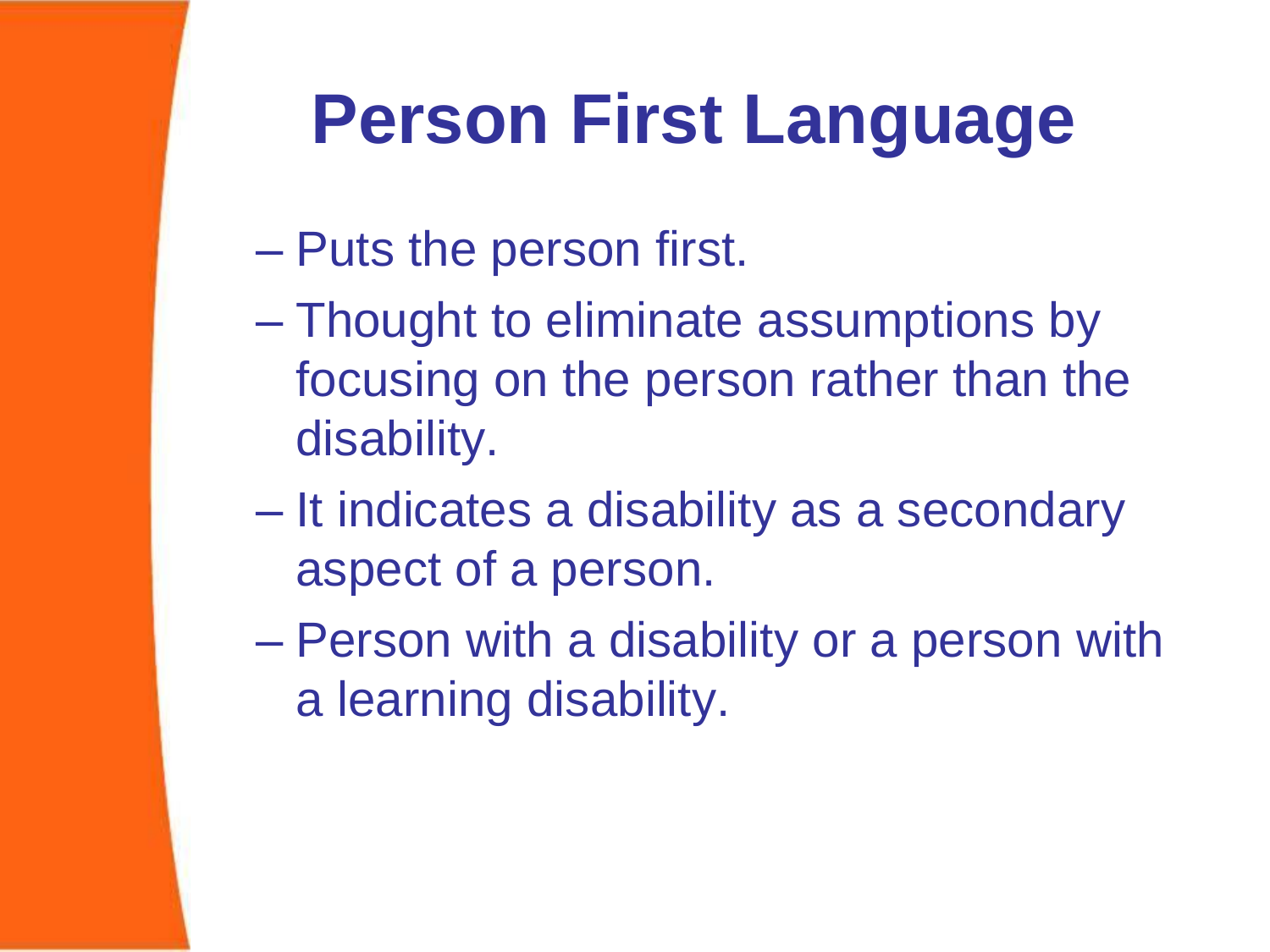## **Disability is Neutral and our Language needs to be**

| Words or phrases that show a<br>negative view of people with<br>disabilities | What we say to model<br>language that is neutral and<br>non-judgmental |
|------------------------------------------------------------------------------|------------------------------------------------------------------------|
| Handicapped person, differently abled<br>person                              | Person with a disability                                               |
| Handicapped parking, handicapped<br>bathrooms                                | Accessible parking, accessible<br>bathrooms                            |
| Abled-bodied, normal                                                         | Person with out a disability                                           |
| That's crazy, that's insane                                                  | That's wild                                                            |
| disABILITY                                                                   | <b>Disability</b>                                                      |
| Special accommodations                                                       | Accommodations                                                         |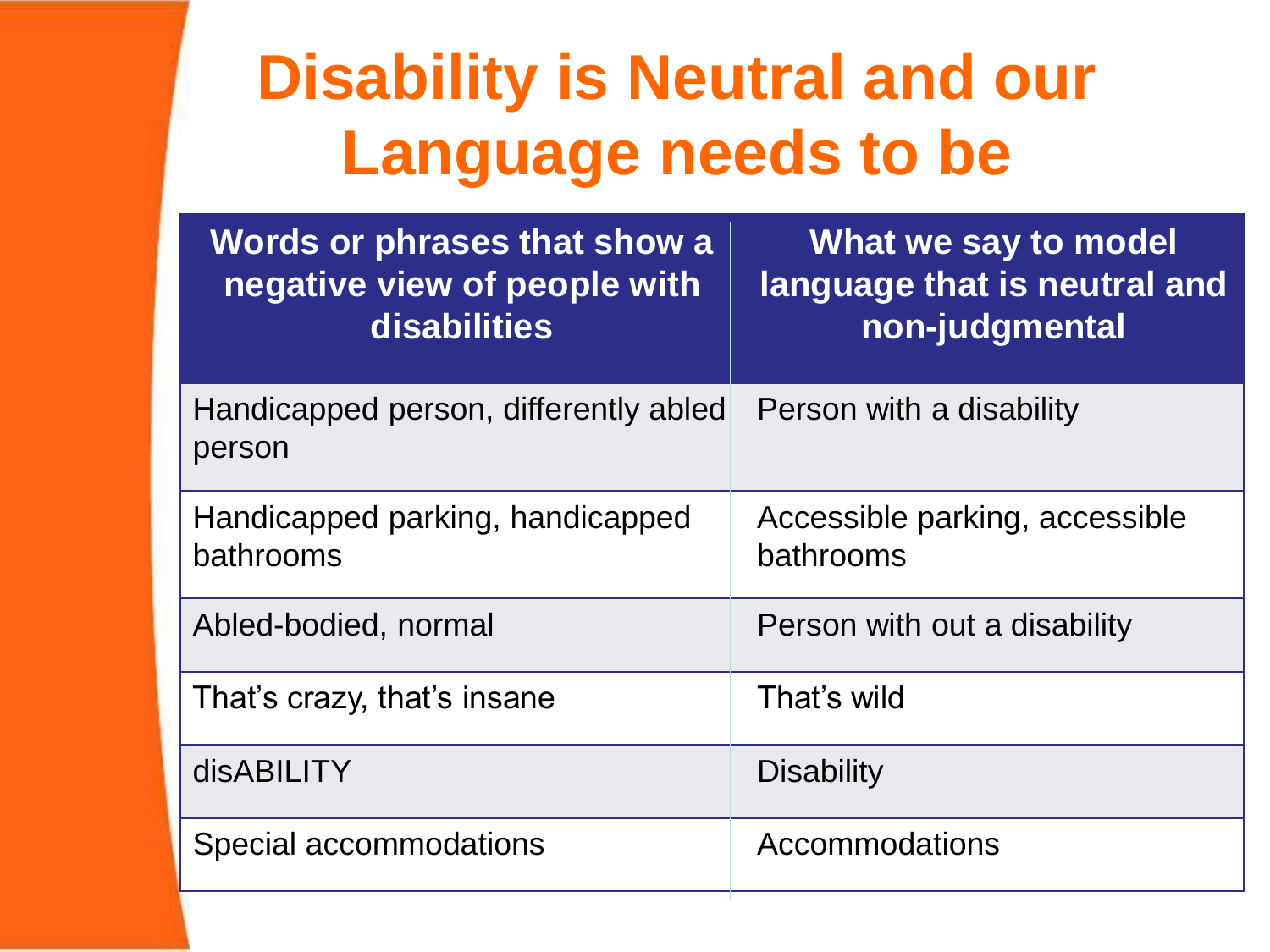### **People with Disabilities are People**



THE MOST APPROPRIATE LABEL IS USUALLY THE ONE PEOPLE'S PARENTS HAVE GIVEN THEM.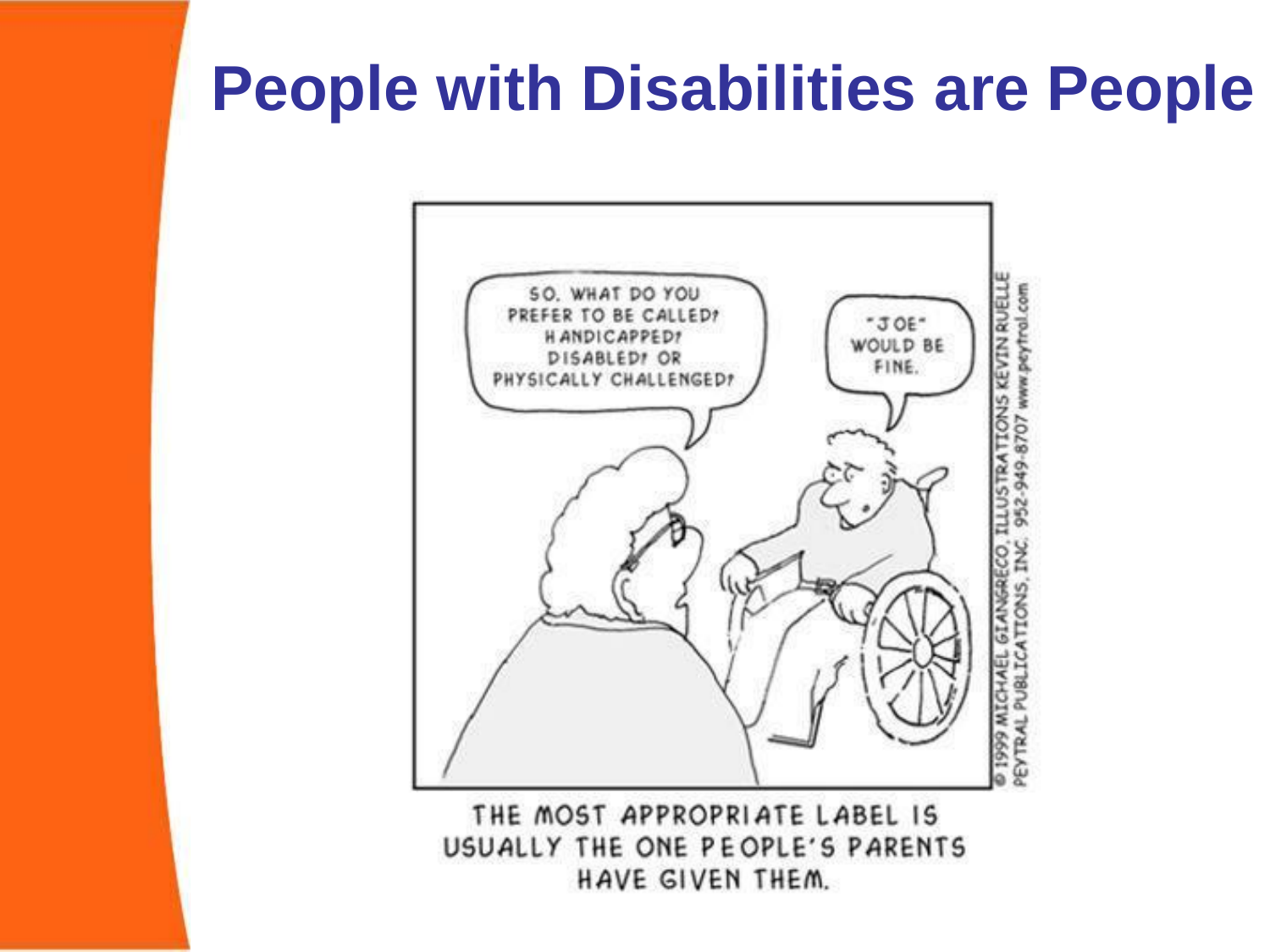### **Are People with Disabilities Extraordinary, Inspiring, Exceptional?**



[https://www.ted.com/talks/stella\\_young\\_i\\_m\\_not\\_your\\_inspiration\\_thank\\_you\\_very\\_much?language=en](https://www.ted.com/talks/stella_young_i_m_not_your_inspiration_thank_you_very_much?language=en)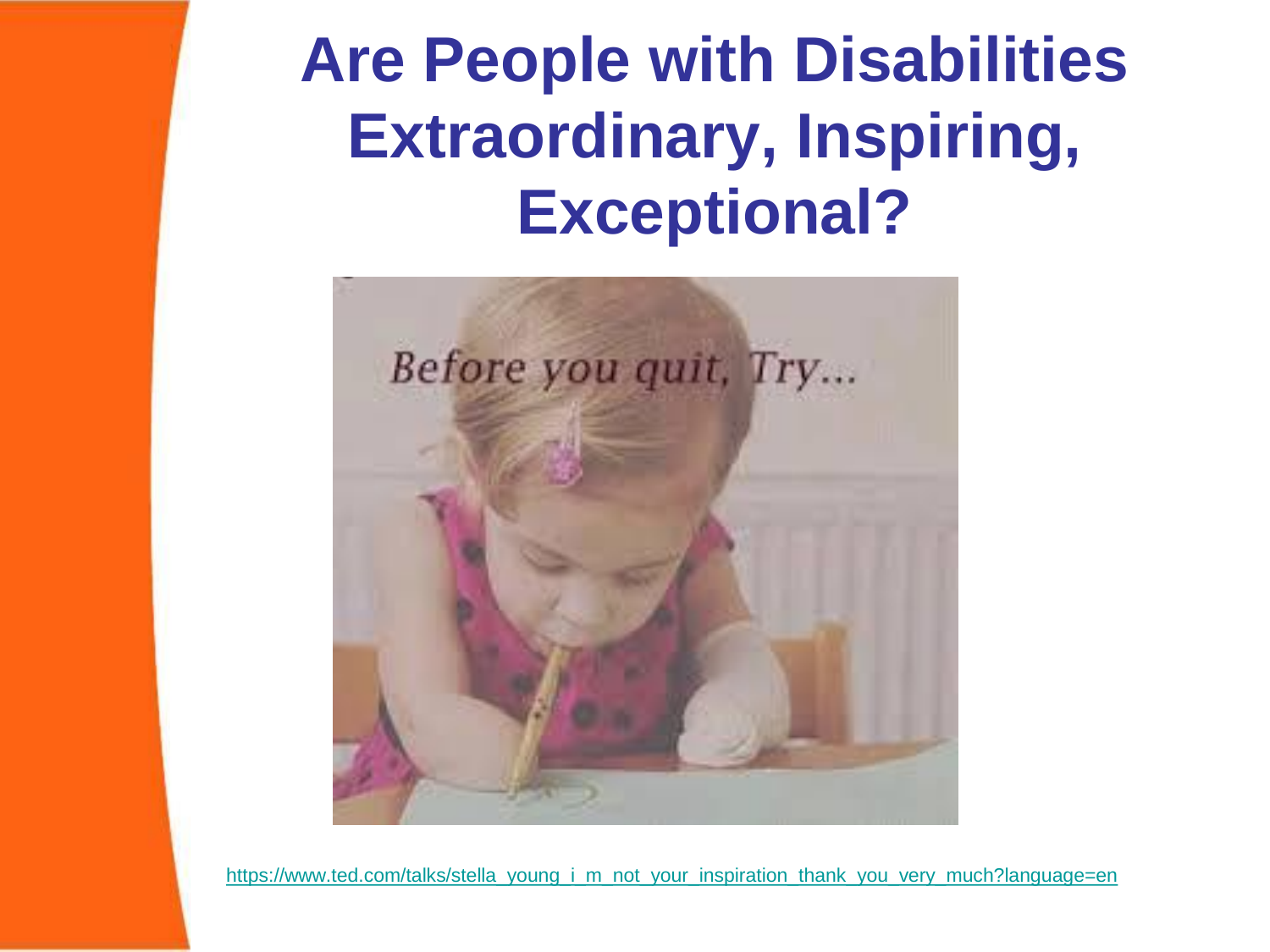### **More Information**

- [www.dnswm.org](http://www.dnswm.org/) Disability Network Southwest Michigan is a portal for getting involved in disability issues with information on accessibility, housing, transportation, employment, and voting.
- [www.michigan.gov/mrs](http://www.michigan.gov/mrs) Michigan Rehabilitation Services is a statewide network of vocational rehabilitation (VR) professionals developing creative, customized solutions that meet the needs of individual and businesses.
- www.rootedinrights.org Rooted in Rights tells authentic, accessible stories to challenge stigma and redefine narratives around disability.
- [www.autisticadvocacy.org](http://www.autisticadvocacy.org/) Autistic Self Advocacy Network (ASAN) is a nonprofit organization run by and for autistic people. ASAN was created to serve as a national grassroots disability rights organization for the autistic community, advocating for systems change and ensuring that the voices of autistic people are heard in policy debates and the halls of power
- [www.disabilityisnatural.com](http://www.disabilityisnatural.com/) Disability is Natural is a sources for new ways of thinking, life-changing strategies, and moving beyond the status quo.